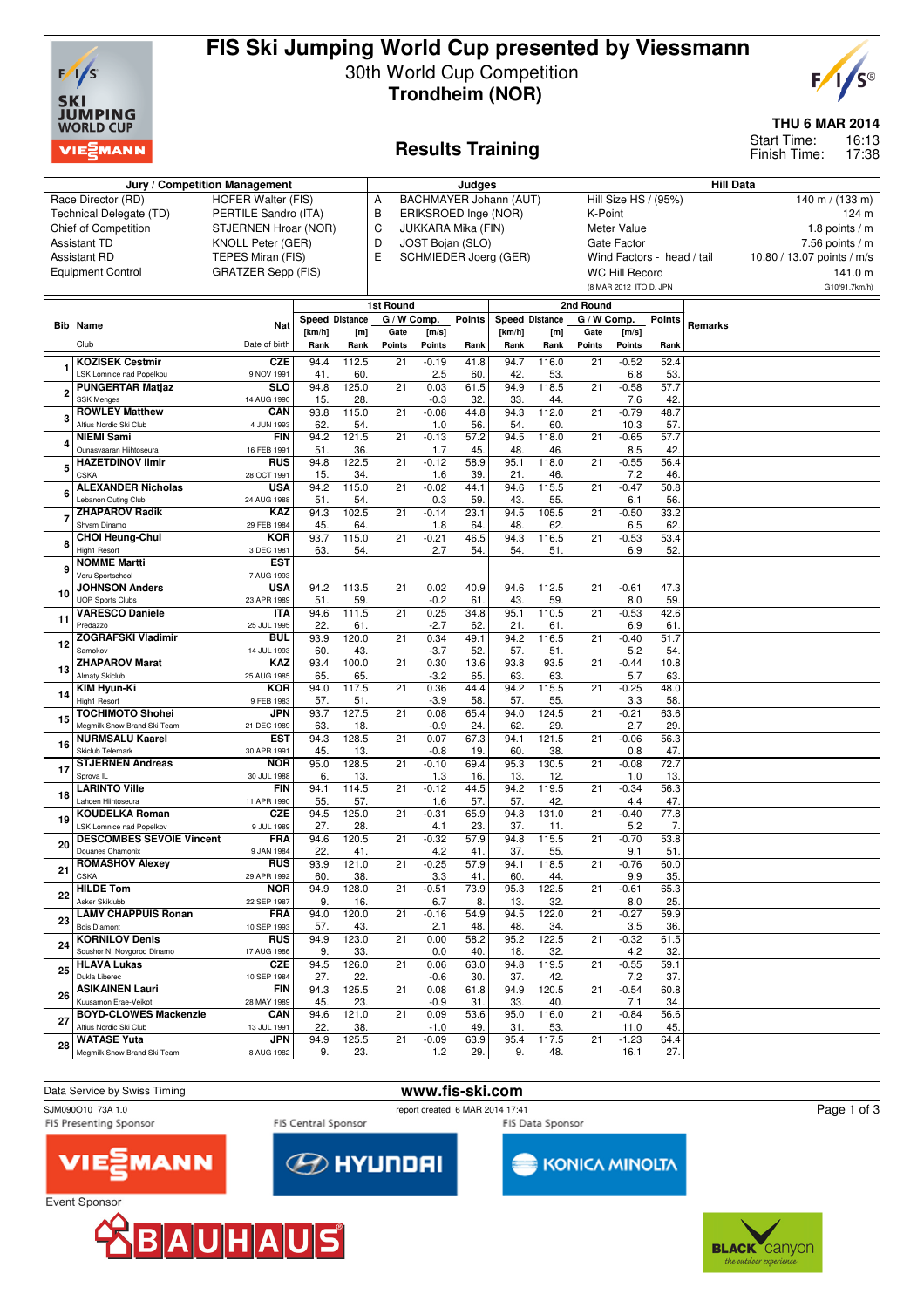

# **FIS Ski Jumping World Cup presented by Viessmann** 30th World Cup Competition **Trondheim (NOR)**



### **Results Training**

### **THU 6 MAR 2014**

16:13 17:38 Start Time: Finish Time:

|    |                                                      |                           | 1st Round             |              |                 |                   |               | 2nd Round             |              |              |                 |               |         |
|----|------------------------------------------------------|---------------------------|-----------------------|--------------|-----------------|-------------------|---------------|-----------------------|--------------|--------------|-----------------|---------------|---------|
|    | <b>Bib Name</b>                                      | <b>Nat</b>                | <b>Speed Distance</b> |              | G / W Comp.     |                   | <b>Points</b> | <b>Speed Distance</b> |              | G / W Comp.  |                 | <b>Points</b> | Remarks |
|    |                                                      |                           | [km/h]                | [m]          | Gate            | [m/s]             |               | [km/h]                | [m]          | Gate         | [m/s]           |               |         |
|    | Club                                                 | Date of birth             | Rank                  | Rank         | Points          | Points            | Rank          | Rank                  | Rank         | Points       | Points          | Rank          |         |
| 29 | <b>HVALA Jaka</b><br>Ssk Ponikve                     | <b>SLO</b><br>15 JUL 1993 | 94.5<br>27.           | 116.5<br>53. | 21              | $-0.14$<br>1.8    | 48.3<br>53.   | 95.1<br>21.           | 117.5<br>48. | 23<br>-6.7   | $-1.00$<br>13.1 | 54.7<br>50.   |         |
|    | <b>FETTNER Manuel</b>                                | <b>AUT</b>                | 94.3                  | 106.5        | 21              | $-0.25$           | 31.8          | 95.0                  | 122.0        | 23           | $-0.61$         | 57.7          |         |
| 30 | SV Innsbruck-Bergisel-Tirol                          | 17 JUN 1985               | 45.                   | 63.          |                 | 3.3               | 63.           | 31.                   | 34.          | -6.7         | 8.0             | 42.           |         |
| 31 | <b>SHIMIZU Reruhi</b><br>Megmilk Snow Brand Ski Team | JPN                       | 95.0<br>6.            | 132.5        | 21              | $-0.24$           | 78.4          | 95.5                  | 133.5        | 23           | $-0.63$         | 78.6          |         |
|    | <b>KUBACKI Dawid</b>                                 | 4 DEC 1993<br>POL         | 94.8                  | 3.<br>120.0  | 21              | 3.1<br>$-0.30$    | 4.<br>56.7    | 7.<br>95.3            | 7.<br>121.5  | $-6.7$<br>23 | 8.2<br>$-0.73$  | 6.<br>58.3    |         |
| 32 | TS Wisla Zakopane                                    | 12 MAR 1990               | 15.                   | 43.          |                 | 3.9               | 46.           | 13.                   | 38.          | $-6.7$       | 9.5             | 40.           |         |
| 33 | <b>EISENBICHLER Markus</b>                           | <b>GER</b>                | 94.5                  | 129.0        | 21              | $-0.39$           | 74.1          | $\overline{95.3}$     | 122.0        | 23           | $-0.68$         | 58.6          |         |
|    | <b>TSV Siegsdorf</b><br><b>HAJEK Antonin</b>         | 3 APR 1991<br><b>CZE</b>  | 27.<br>94.9           | 9.<br>120.5  | 21              | 5.1<br>$-0.49$    | 7.<br>60.1    | 13.                   | 34.          | $-6.7$       | 8.9             | 38.           |         |
| 34 | Dukla Liberec                                        | 12 FEB 1987               | 9.                    | 41.          |                 | 6.4               | 35.           |                       |              |              |                 |               |         |
| 35 | <b>POPPINGER Manuel</b>                              | AUT                       | 94.4                  | 118.5        | 21              | $-0.71$           | 59.4          | 95.1                  | 129.0        | 23           | $-0.26$         | 65.7          |         |
|    | SV Innsbruck-Bergisel-Tirol                          | 19 MAY 1989               | 41.                   | 49.          |                 | 9.3               | 37.           | 21.                   | 19.          | $-6.7$       | 3.4             | 24.           |         |
| 36 | <b>INGVALDSEN Ole Marius</b><br>Steinkjer Skiklubb   | <b>NOR</b><br>2 OCT 1985  | 94.1<br>55.           | 129.0<br>9.  | 21              | $-0.60$<br>7.8    | 76.8<br>5.    | 94.8<br>37.           | 135.0<br>6.  | 23<br>$-6.7$ | $-0.36$<br>4.7  | 77.8<br>7.    |         |
|    | <b>VASSILIEV Dimitry</b>                             | <b>RUS</b>                | 94.7                  | 111.5        | 21              | $-0.68$           | 46.4          | 95.4                  | 120.5        | 23           | $-0.70$         | 56.1          |         |
| 37 | Ufa Dinamo                                           | 26 DEC 1979               | 19.                   | 61.          |                 | 8.9               | 55.           | 9.                    | 40.          | -6.7         | 9.1             | 49.           |         |
| 38 | <b>DEZMAN Nejc</b>                                   | <b>SLO</b>                | 95.3                  | 119.5        | 21              | $-0.55$           | 59.1          | 96.3                  | 125.5        | 23           | $-0.85$         | 67.1          |         |
|    | SK Triglav Kranj<br><b>NAGLIC Tomaz</b>              | 7 DEC 1992<br><b>SLO</b>  | $\mathbf{1}$<br>94.7  | 46.<br>114.5 | 21              | 7.2<br>$-0.58$    | 38.<br>50.5   | -1.<br>95.3           | 27.<br>115.5 | -6.7<br>23   | 11.1<br>$-0.67$ | 21.<br>46.8   |         |
| 39 | SSK Alpina Ziri                                      | 18 JUL 1989               | 19.                   | 57.          |                 | 7.6               | 50.           | 13.                   | 55.          | $-6.7$       | 8.8             | 60.           |         |
| 40 | <b>MURANKA Klemens</b>                               | <b>POL</b>                | 94.4                  | 118.5        | 21              | $-0.58$           | 57.7          | 95.1                  | 122.0        | 23           | $-0.65$         | 58.2          |         |
|    | TS Wisla Zakopane                                    | 31 AUG 1994               | 41.                   | 49.          |                 | 7.6               | 43.           | 21.                   | 34.          | $-6.7$       | 8.5             | 41.           |         |
| 41 | <b>DESCHWANDEN Gregor</b><br>Horw                    | SUI<br>27 FEB 1991        | 94.5<br>27.           | 125.5<br>23. | 21              | $-0.54$<br>7.1    | 69.8<br>15.   | 95.2<br>18.           | 130.5<br>12. | 23<br>$-6.7$ | $-0.54$<br>7.1  | 72.1<br>14.   |         |
|    | <b>WANK Andreas</b>                                  | <b>GER</b>                | 95.2                  | 123.5        | $\overline{21}$ | $-0.57$           | 66.5          | 96.0                  | 128.0        | 23           | $-0.51$         | 67.2          |         |
| 42 | WSV Oberhof 05                                       | 18 FEB 1988               | 2.                    | 32.          |                 | 7.4               | 21.           | 2.                    | 24.          | $-6.7$       | 6.7             | 20.           |         |
| 43 | <b>VELTA Rune</b><br>Lommedalen II                   | <b>NOR</b><br>19 JUL 1989 | 94.5<br>27.           | 121.0<br>38. | 21              | $-0.51$<br>6.7    | 61.3<br>33.   | 95.1<br>21.           | 129.5<br>18. | 23<br>-6.7   | $-0.47$<br>6.1  | 69.3<br>18.   |         |
|    | <b>JANDA Jakub</b>                                   | <b>CZE</b>                | 94.5                  | 119.0        | 21              | $-0.49$           | 57.4          |                       |              |              |                 |               |         |
| 44 | Dukla Liberec                                        | 27 APR 1978               | 27.                   | 47.          |                 | 6.4               | 44.           |                       |              |              |                 |               |         |
| 45 | <b>NEUMAYER Michael</b>                              | <b>GER</b>                | 95.2                  | 124.0        | 21              | $-0.31$           | 64.1          | 96.0                  | 126.5        | 23           | $-0.44$         | 63.5          |         |
|    | SK Berchtesgaden<br><b>FANNEMEL Anders</b>           | 15 JAN 1979<br><b>NOR</b> | 2.<br>94.6            | 31.<br>121.5 | 21              | 4.1<br>$-0.35$    | 28.<br>60.1   | 2.<br>95.4            | 26.<br>117.0 | $-6.7$<br>23 | 5.7<br>$-0.81$  | 30.<br>51.3   |         |
| 46 | Hornindal II                                         | 13 MAY 1991               | 22.                   | 36.          |                 | 4.6               | 35.           | 9.                    | 50.          | $-6.7$       | 10.6            | 55.           |         |
| 47 | <b>FREITAG Richard</b>                               | <b>GER</b>                | 94.5                  | 125.5        | 21              | $-0.43$           | 68.3          | 95.1                  | 123.5        | 23           | $-0.69$         | 61.4          |         |
|    | SG Nickelhuette Aue<br><b>ZYLA Piotr</b>             | 14 AUG 1991<br><b>POL</b> | 27.<br>94.5           | 23.<br>126.5 | 21              | 5.6<br>$-0.27$    | 17.<br>68.0   | 21.<br>95.5           | 30.<br>128.5 | -6.7<br>23   | 9.0<br>$-0.40$  | 33.<br>66.6   |         |
| 48 | <b>KS Wisla Ustronianka</b>                          | 16 JAN 1987               | 27.                   | 20.          |                 | 3.5               | 18.           | 7.                    | 23.          | $-6.7$       | 5.2             | 22.           |         |
| 49 | <b>MATURA Jan</b>                                    | <b>CZE</b>                | 94.3                  | 125.5        | 21              | $-0.18$           | 65.1          | 95.2                  | 125.5        | 23           | $-0.61$         | 64.0          |         |
|    | Dukla Liberec                                        | 29 JAN 1980               | 45.                   | 23.          |                 | 2.4               | 26.           | 18.                   | 27.          | $-6.7$       | 8.0             | 28.           |         |
| 50 | <b>KOIVURANTA Anssi</b><br>Kuusamon Erä-Veikot       | <b>FIN</b><br>3 JUL 1988  | 94.8<br>15.           | 132.0<br>4.  | 21              | $-0.17$<br>2.2    | 76.6<br>6.    | 95.9<br>4.            | 130.5<br>12. | 23<br>-6.7   | $-0.66$<br>8.6  | 73.6<br>11.   |         |
|    | ZIOBRO Jan                                           | <b>POL</b>                | 94.3                  | 128.0        | $\overline{21}$ | 0.01              | 67.1          | 94.9                  | 127.0        | 23           | $-0.22$         | 61.6          |         |
| 51 | <b>WKS Zakopane</b>                                  | 24 JUN 1991               | 45.                   | 16.          |                 | $-0.1$            | 20.           | 33.                   | 25.          | -6.7         | 2.9             | 31.           |         |
| 52 | <b>KOFLER Andreas</b>                                | <b>AUT</b>                | 95.0<br>6.            | 130.0<br>6.  | 21              | $-0.15$<br>2.0    | 72.8          | 95.7<br>6.            | 129.0        | 23           | $-0.29$         | 66.1<br>23.   |         |
|    | SV Innsbruck-Bergisel-Tirol<br>TAKEUCHI Taku         | 17 MAY 1984<br>JPN        | 94.5                  | 126.5        | 21              | 0.00              | 11.<br>64.5   | 95.1                  | 19.<br>130.5 | $-6.7$<br>23 | 3.8<br>$-0.18$  | 67.4          |         |
| 53 | Kitano Construction Corp. Ski Club                   | 20 MAY 1987               | 27.                   | 20.          |                 | 0.0               | 27.           | 21.                   | 12.          | $-6.7$       | 2.4             | 19.           |         |
| 54 | <b>KOT Maciej</b>                                    | <b>POL</b>                | 94.9                  | 127.0        | 21              | 0.02              | 65.2          | 95.4                  | 130.5        | 23           | $-0.01$         | 65.1          |         |
|    | AZS Zakopane<br><b>TEPES Jurij</b>                   | 9 JUN 1991<br><b>SLO</b>  | 9.<br>95.2            | 19.<br>128.5 | $\overline{21}$ | $-0.2$<br>$-0.18$ | 25.<br>70.5   | 9.<br>95.8            | 12.<br>138.5 | -6.7<br>23   | 0.1<br>$-0.20$  | 26.<br>82.0   |         |
| 55 | SD Dolomiti                                          | 14 FEB 1989               | 2.                    | 13.          |                 | 2.4               | 14.           | 5.                    | 3.           | -6.7         | 2.6             | 4.            |         |
| 56 | <b>HAYBOECK Michael</b>                              | <b>AUT</b>                |                       |              |                 |                   |               |                       |              |              |                 |               |         |
|    | UVB Hinzenbach-Oberoesterreich                       | 5 MAR 1991                |                       |              |                 |                   |               |                       |              |              |                 |               |         |
| 57 | <b>DAMJAN Jernej</b><br>SSK Sam Ihan                 | <b>SLO</b><br>28 MAY 1983 | 94.0<br>57.           | 129.5<br>7.  | 21              | $-0.23$<br>3.0    | 72.9<br>10.   | 94.8<br>37.           | 132.0<br>8.  | 23<br>-6.7   | $-0.17$<br>2.2  | 69.9<br>16.   |         |
|    | <b>KRAUS Marinus</b>                                 | GER                       | 94.5                  | 129.0        | 21              | $-0.22$           | 71.9          | 94.6                  | 129.0        | 21           | $-0.09$         | 70.2          |         |
| 58 | Wsv Oberaudorf                                       | 13 FEB 1991               | 27.                   | 9.           |                 | 2.9               | 12.           | 43.                   | 19.          |              | $1.2$           | 15.           |         |
| 59 | <b>KRAFT Stefan</b>                                  | <b>AUT</b>                | 94.5                  | 136.0        | 21              | $-0.42$           | 87.1          | 94.5                  | 132.0        | 21           | $-0.21$         | 77.1          |         |
|    | SV Schwarzach-Salzburg<br><b>DIETHART Thomas</b>     | 13 MAY 1993<br><b>AUT</b> | 27.<br>94.6           | 1.<br>119.0  | 21              | 5.5<br>$-0.42$    | -1.<br>56.5   | 48.<br>94.3           | 8.<br>123.0  | 21           | 2.7<br>$-0.03$  | 9.<br>58.6    |         |
| 60 | UVB Hinzenbach-Oberoesterreich                       | 25 FEB 1992               | 22.                   | 47.          |                 | 5.5               | 47.           | 54.                   | 31.          |              | 0.4             | 38.           |         |
| 61 | <b>WELLINGER Andreas</b>                             | <b>GER</b>                | 94.9                  | 117.5        | 21              | $-0.12$           | 49.9          | 95.1                  | 130.0        | 21           | $-0.24$         | 73.9          |         |
|    | Sc Ruhpolding                                        | 28 AUG 1995               | 9.                    | 51.          |                 | 1.6               | 51.           | 21.                   | 17.          |              | 3.1             | 10.           |         |

#### Data Service by Swiss Timing **www.fis-ski.com**<br>
SJM090010 73A 1.0<br> **www.fis-ski.com**<br> **www.fis-ski.com** report created 6 MAR 2014 17:41

FIS Presenting Sponsor

Event Sponsor

FIS Central Sponsor

**EXPLAY UP OF STREET** 

FIS Data Sponsor

KONICA MINOLTA

Page 2 of 3